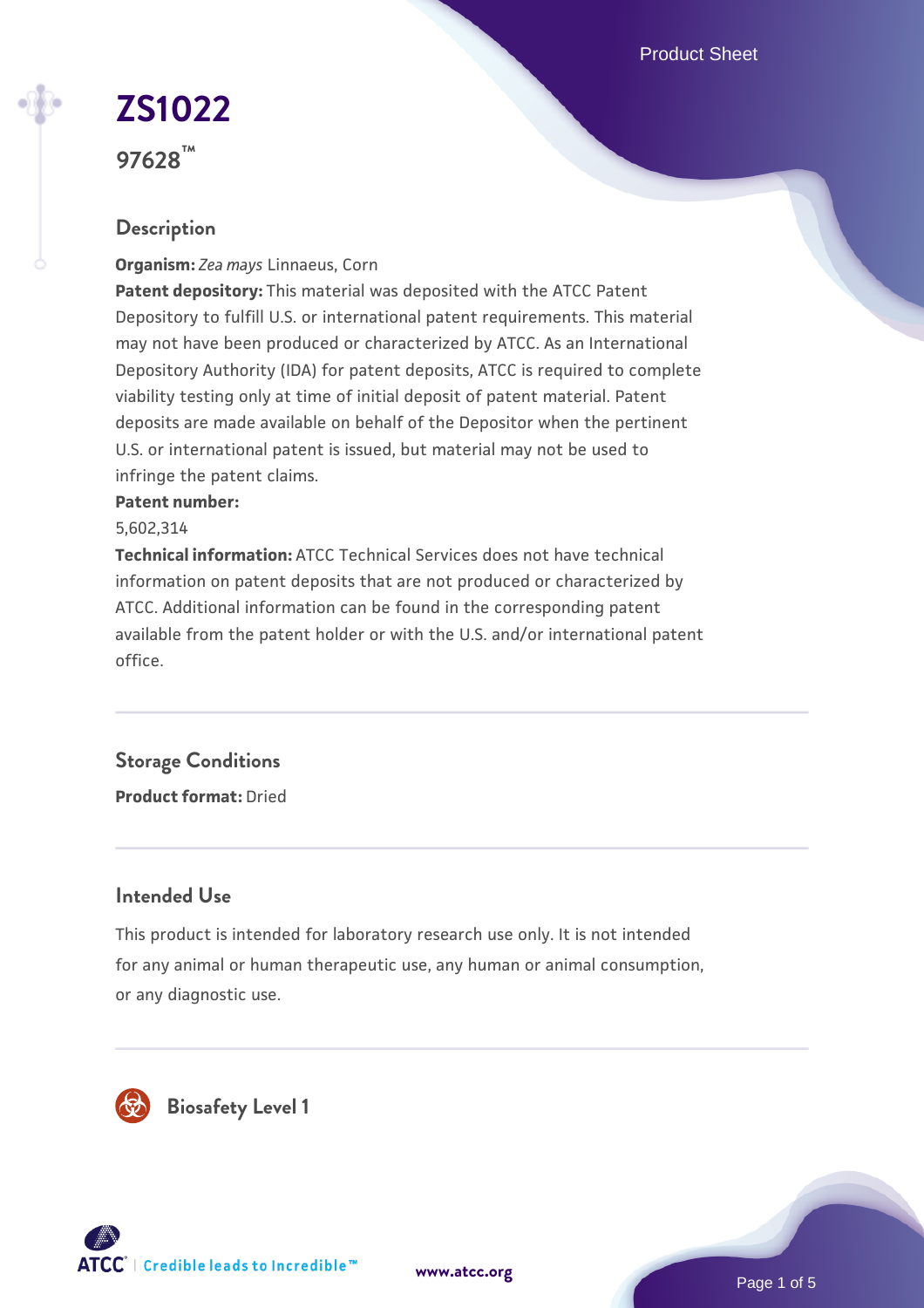**[ZS1022](https://www.atcc.org/products/97628)** Product Sheet

ATCC determines the biosafety level of a material based on our risk assessment as guided by the current edition of *Biosafety in Microbiological and Biomedical Laboratories (BMBL)*, U.S. Department of Health and Human Services. It is your responsibility to understand the hazards associated with the material per your organization's policies and procedures as well as any other applicable regulations as enforced by your local or national agencies.

#### **Certificate of Analysis**

For batch-specific test results, refer to the applicable certificate of analysis that can be found at www.atcc.org.

#### **Notes**

Yellow dent corn Suitable male or female parental line in crosses for producing F1 hybrid corn Inbred corn line Adapted to western, north central, and northeastern USA

## **Material Citation**

If use of this material results in a scientific publication, please cite the material in the following manner: ZS1022 (ATCC 97628)

#### **References**

References and other information relating to this material are available at www.atcc.org.

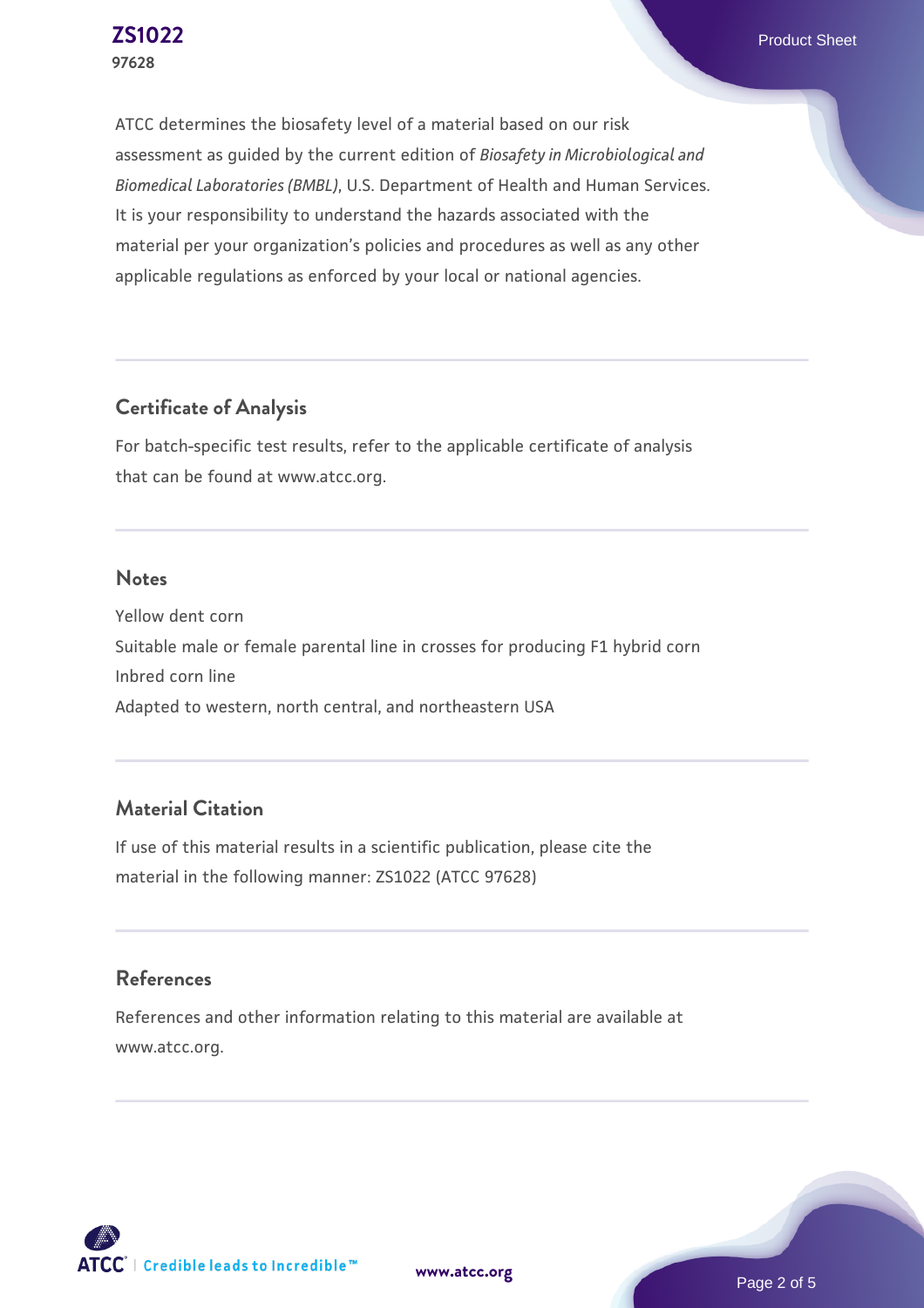#### **Warranty**

The product is provided 'AS IS' and the viability of ATCC® products is warranted for 30 days from the date of shipment, provided that the customer has stored and handled the product according to the information included on the product information sheet, website, and Certificate of Analysis. For living cultures, ATCC lists the media formulation and reagents that have been found to be effective for the product. While other unspecified media and reagents may also produce satisfactory results, a change in the ATCC and/or depositor-recommended protocols may affect the recovery, growth, and/or function of the product. If an alternative medium formulation or reagent is used, the ATCC warranty for viability is no longer valid. Except as expressly set forth herein, no other warranties of any kind are provided, express or implied, including, but not limited to, any implied warranties of merchantability, fitness for a particular purpose, manufacture according to cGMP standards, typicality, safety, accuracy, and/or noninfringement.

#### **Disclaimers**

This product is intended for laboratory research use only. It is not intended for any animal or human therapeutic use, any human or animal consumption, or any diagnostic use. Any proposed commercial use is prohibited without a license from ATCC.

While ATCC uses reasonable efforts to include accurate and up-to-date information on this product sheet, ATCC makes no warranties or representations as to its accuracy. Citations from scientific literature and patents are provided for informational purposes only. ATCC does not warrant that such information has been confirmed to be accurate or complete and the customer bears the sole responsibility of confirming the accuracy and completeness of any such information.

This product is sent on the condition that the customer is responsible for and assumes all risk and responsibility in connection with the receipt, handling,

**[www.atcc.org](http://www.atcc.org)**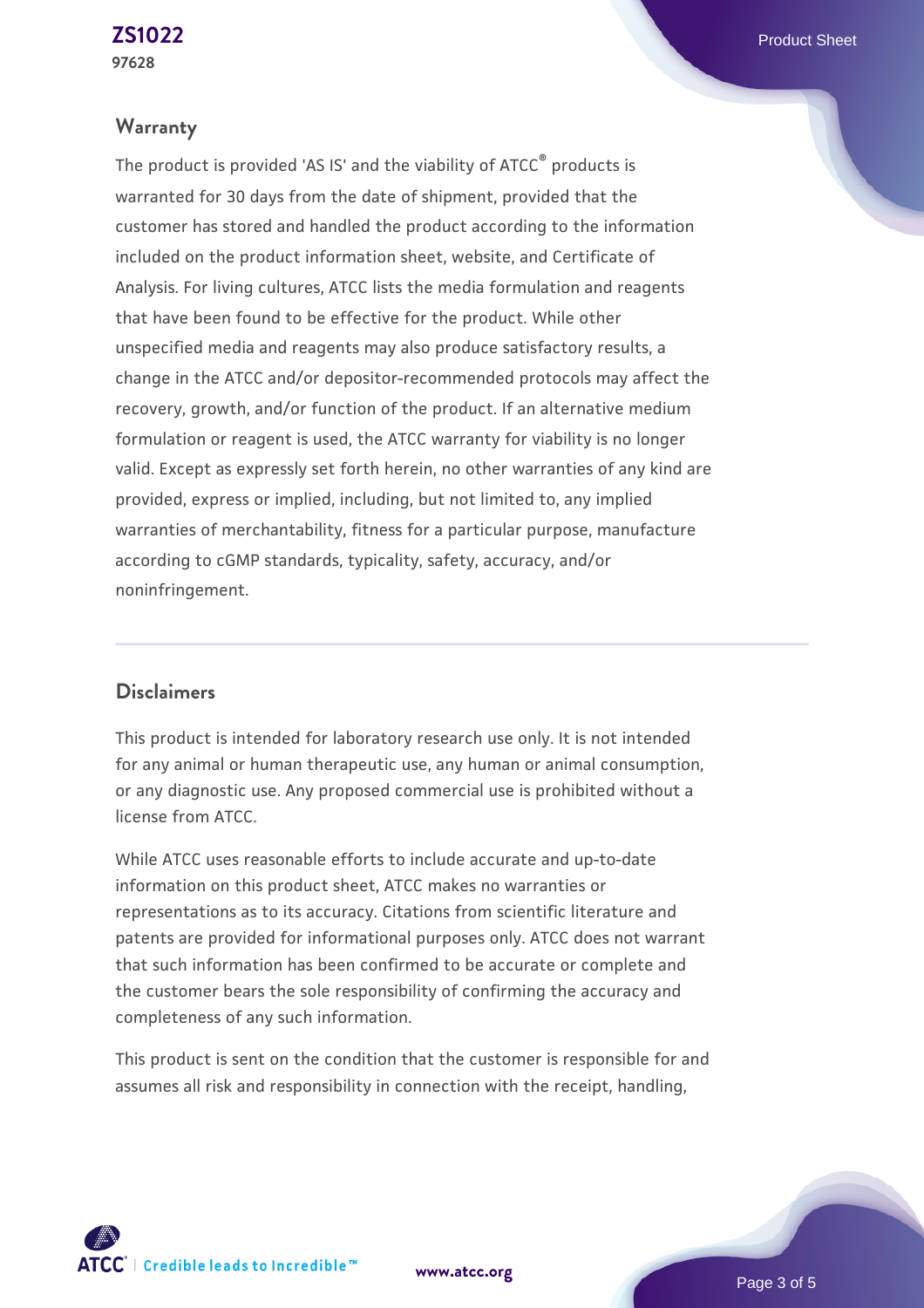storage, disposal, and use of the ATCC product including without limitation taking all appropriate safety and handling precautions to minimize health or environmental risk. As a condition of receiving the material, the customer agrees that any activity undertaken with the ATCC product and any progeny or modifications will be conducted in compliance with all applicable laws, regulations, and guidelines. This product is provided 'AS IS' with no representations or warranties whatsoever except as expressly set forth herein and in no event shall ATCC, its parents, subsidiaries, directors, officers, agents, employees, assigns, successors, and affiliates be liable for indirect, special, incidental, or consequential damages of any kind in connection with or arising out of the customer's use of the product. While reasonable effort is made to ensure authenticity and reliability of materials on deposit, ATCC is not liable for damages arising from the misidentification or misrepresentation of such materials.

Please see the material transfer agreement (MTA) for further details regarding the use of this product. The MTA is available at www.atcc.org.

This material is cited in a US and/or international patent and may not be used to infringe the claims. Depending on the wishes of the Depositor, ATCC may be required to inform the Depositor of the party to which the material was furnished.

# **Copyright and Trademark Information**

© ATCC 2021. All rights reserved. ATCC is a registered trademark of the American Type Culture Collection.

#### **Revision**

This information on this document was last updated on 2021-05-19

#### **Contact Information**